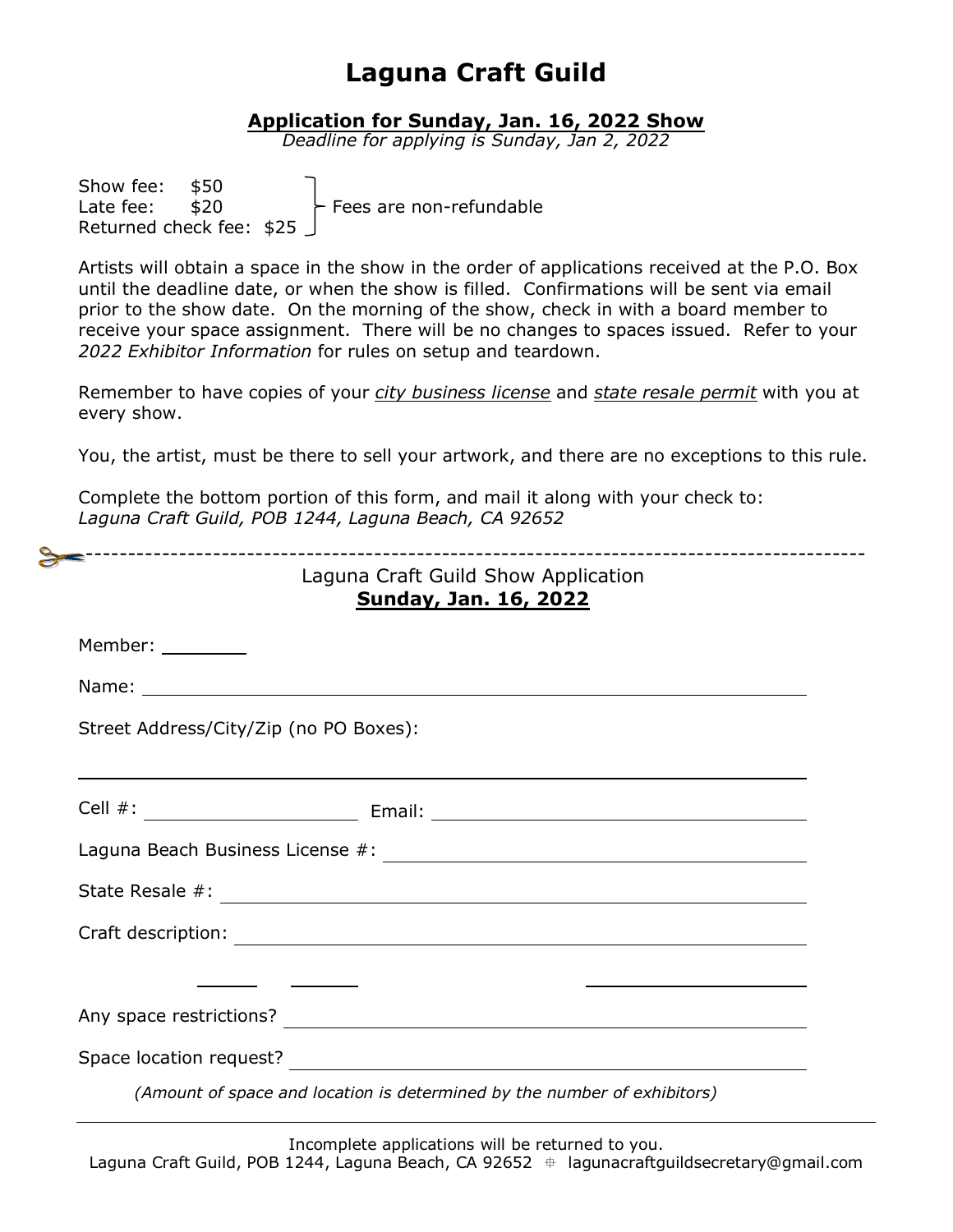#### **Application for Sunday, Jan. 30, 2022 Show**

*Deadline for applying is Sunday Jan. 16, 2022*

| Show fee: \$50  |                           |                         |
|-----------------|---------------------------|-------------------------|
| Late fee: $$20$ |                           | Fees are non-refundable |
|                 | Returned check fee: $$25$ |                         |

Artists will obtain a space in the show in the order of applications received at the P.O. Box until the deadline date, or when the show is filled. Confirmations will be sent via email prior to the show date. On the morning of the show, check in with a board member to receive your space assignment. There will be no changes to spaces issued. Refer to your *2022 Exhibitor Information* for rules on setup and teardown.

Remember to have copies of your *city business license* and *state resale permit* with you at every show.

You, the artist, must be there to sell your artwork, and there are no exceptions to this rule.

|                                        | Laguna Craft Guild Show Application<br><b>Sunday, Jan. 30, 2022</b>      |
|----------------------------------------|--------------------------------------------------------------------------|
| Member: ________                       |                                                                          |
|                                        |                                                                          |
| Street Address/City/Zip (no PO Boxes): |                                                                          |
|                                        |                                                                          |
|                                        |                                                                          |
|                                        |                                                                          |
|                                        |                                                                          |
|                                        |                                                                          |
|                                        |                                                                          |
|                                        |                                                                          |
|                                        | (Amount of space and location is determined by the number of exhibitors) |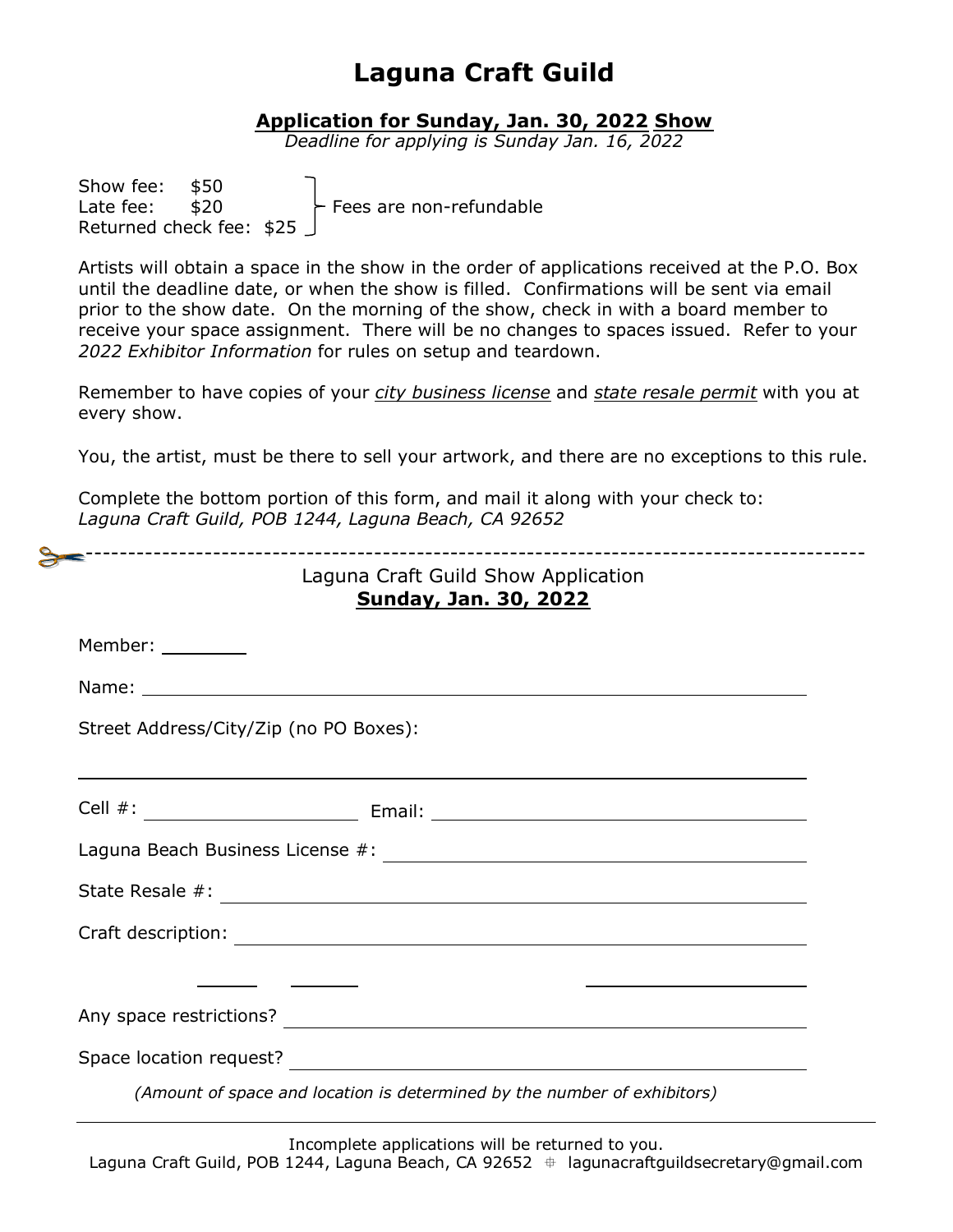#### **Application for Sunday, Feb. 20, 2022 Show**

*Deadline for applying is Sunday, Feb 6, 2022*

| Show fee: \$50  |                           |                         |
|-----------------|---------------------------|-------------------------|
| Late fee: $$20$ |                           | Fees are non-refundable |
|                 | Returned check fee: $$25$ |                         |

Artists will obtain a space in the show in the order of applications received at the P.O. Box until the deadline date, or when the show is filled. Confirmations will be sent via email prior to the show date. On the morning of the show, check in with a board member to receive your space assignment. There will be no changes to spaces issued. Refer to your *2022 Exhibitor Information* for rules on setup and teardown.

Remember to have copies of your *city business license* and *state resale permit* with you at every show.

You, the artist, must be there to sell your artwork, and there are no exceptions to this rule.

|                                        | Laguna Craft Guild Show Application<br><b>Sunday, Feb 20, 2022</b>       |
|----------------------------------------|--------------------------------------------------------------------------|
| Member: ________                       |                                                                          |
|                                        |                                                                          |
| Street Address/City/Zip (no PO Boxes): |                                                                          |
|                                        |                                                                          |
|                                        |                                                                          |
|                                        |                                                                          |
|                                        |                                                                          |
|                                        |                                                                          |
|                                        |                                                                          |
|                                        |                                                                          |
|                                        | (Amount of space and location is determined by the number of exhibitors) |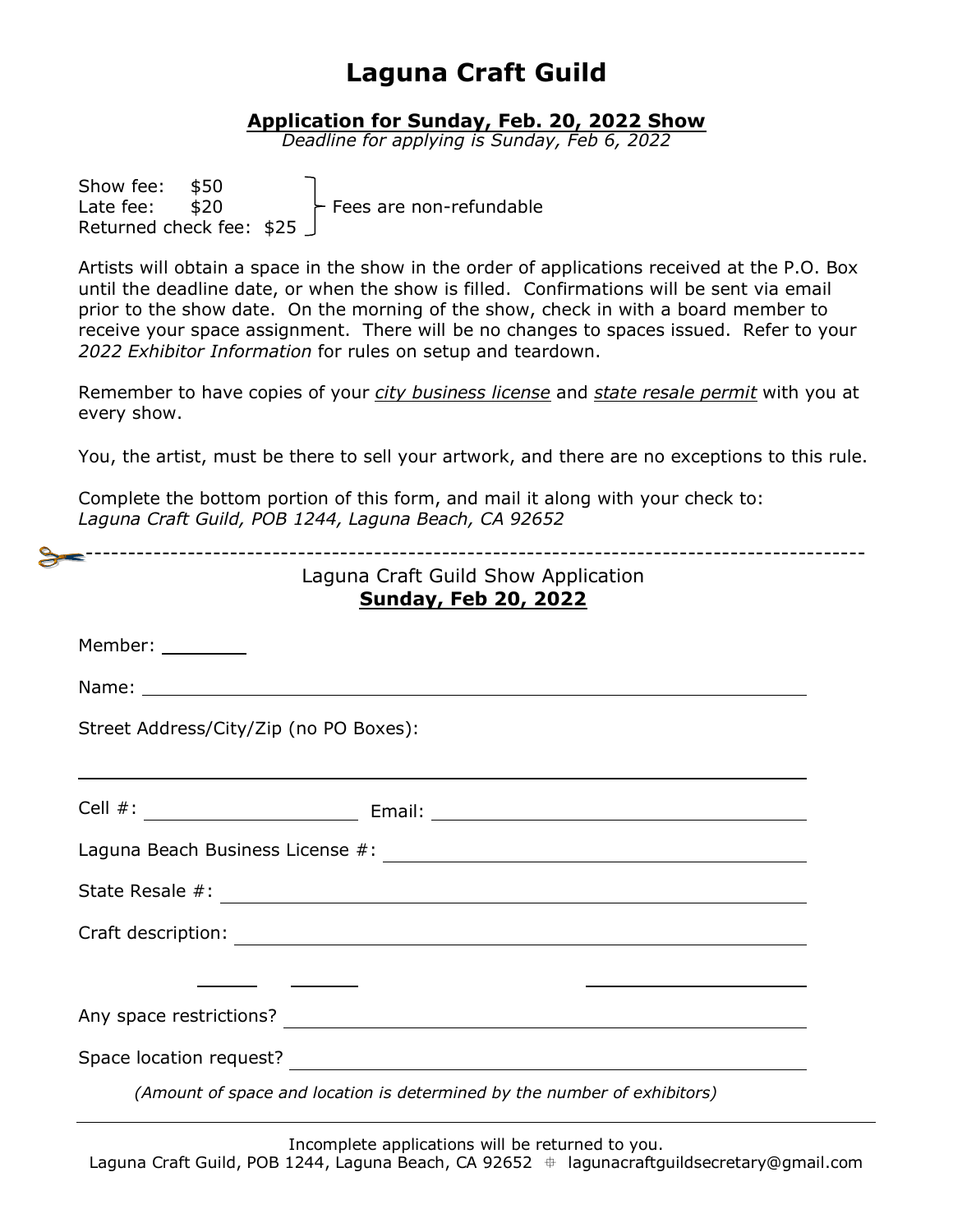#### **Application for Sunday, March 6, 2022**

**Show** *Deadline for applying is Feb 20, 2022*

Show fee: \$50 Late fee: \$20 Fees are non-refundable Returned check fee: \$25

Artists will obtain a space in the show in the order of applications received at the P.O. Box until the deadline date, or when the show is filled. Confirmations will be sent via email prior to the show date. On the morning of the show, check in with a board member to receive your space assignment. There will be no changes to spaces issued. Refer to your *2022 Exhibitor Information* for rules on setup and teardown.

Remember to have copies of your *city business license* and *state resale permit* with you at every show.

You, the artist, must be there to sell your artwork, and there are no exceptions to this rule.

Complete the bottom portion of this form, and mail it along with your check to: *Laguna Craft Guild, POB 1244, Laguna Beach, CA 92652*

| _________________<br>Laguna Craft Guild Show Application<br>Sunday, March 6, 2022 |                                                                          |  |  |  |
|-----------------------------------------------------------------------------------|--------------------------------------------------------------------------|--|--|--|
| Member: ________                                                                  |                                                                          |  |  |  |
|                                                                                   |                                                                          |  |  |  |
| Street Address/City/Zip (no PO Boxes):                                            |                                                                          |  |  |  |
|                                                                                   |                                                                          |  |  |  |
|                                                                                   |                                                                          |  |  |  |
|                                                                                   |                                                                          |  |  |  |
|                                                                                   |                                                                          |  |  |  |
|                                                                                   |                                                                          |  |  |  |
|                                                                                   |                                                                          |  |  |  |
|                                                                                   |                                                                          |  |  |  |
|                                                                                   | (Amount of space and location is determined by the number of exhibitors) |  |  |  |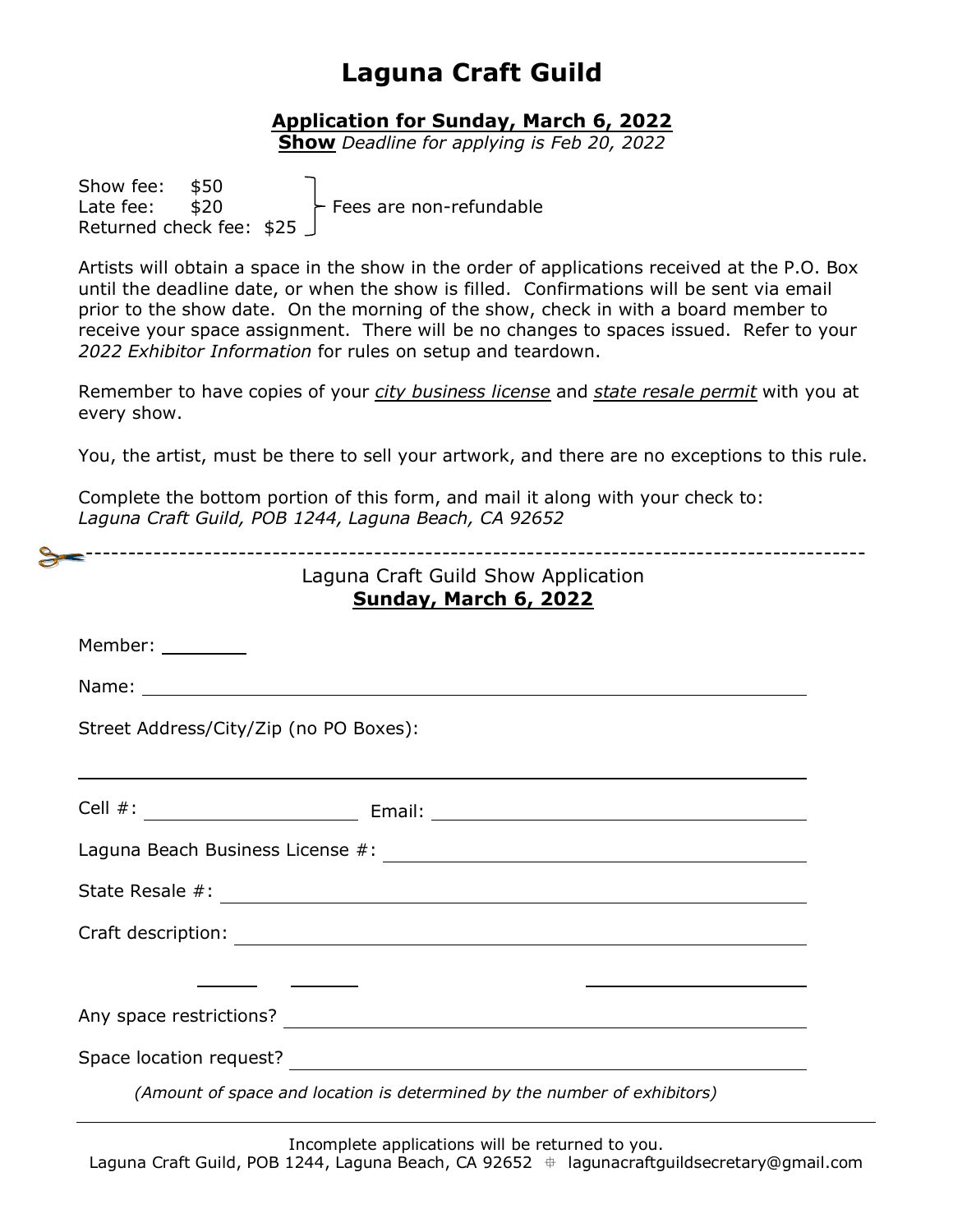#### **Application for Sunday, March 20, 2022 Show**

*Deadline for applying is Sunday March 6, 2022*

| Show fee: \$50            |  |                         |
|---------------------------|--|-------------------------|
| Late fee: $$20$           |  | Fees are non-refundable |
| Returned check fee: $$25$ |  |                         |

Artists will obtain a space in the show in the order of applications received at the P.O. Box until the deadline date, or when the show is filled. Confirmations will be sent via email prior to the show date. On the morning of the show, check in with a board member to receive your space assignment. There will be no changes to spaces issued. Refer to your *2022 Exhibitor Information* for rules on setup and teardown.

Remember to have copies of your *city business license* and *state resale permit* with you at every show.

You, the artist, must be there to sell your artwork, and there are no exceptions to this rule.

|                                        | --------------------------------------<br>Laguna Craft Guild Show Application<br><b>Sunday, March 20, 2022</b> |
|----------------------------------------|----------------------------------------------------------------------------------------------------------------|
| Member: ________                       |                                                                                                                |
|                                        |                                                                                                                |
| Street Address/City/Zip (no PO Boxes): |                                                                                                                |
|                                        |                                                                                                                |
|                                        |                                                                                                                |
|                                        |                                                                                                                |
|                                        |                                                                                                                |
|                                        |                                                                                                                |
|                                        |                                                                                                                |
|                                        |                                                                                                                |
|                                        | (Amount of space and location is determined by the number of exhibitors)                                       |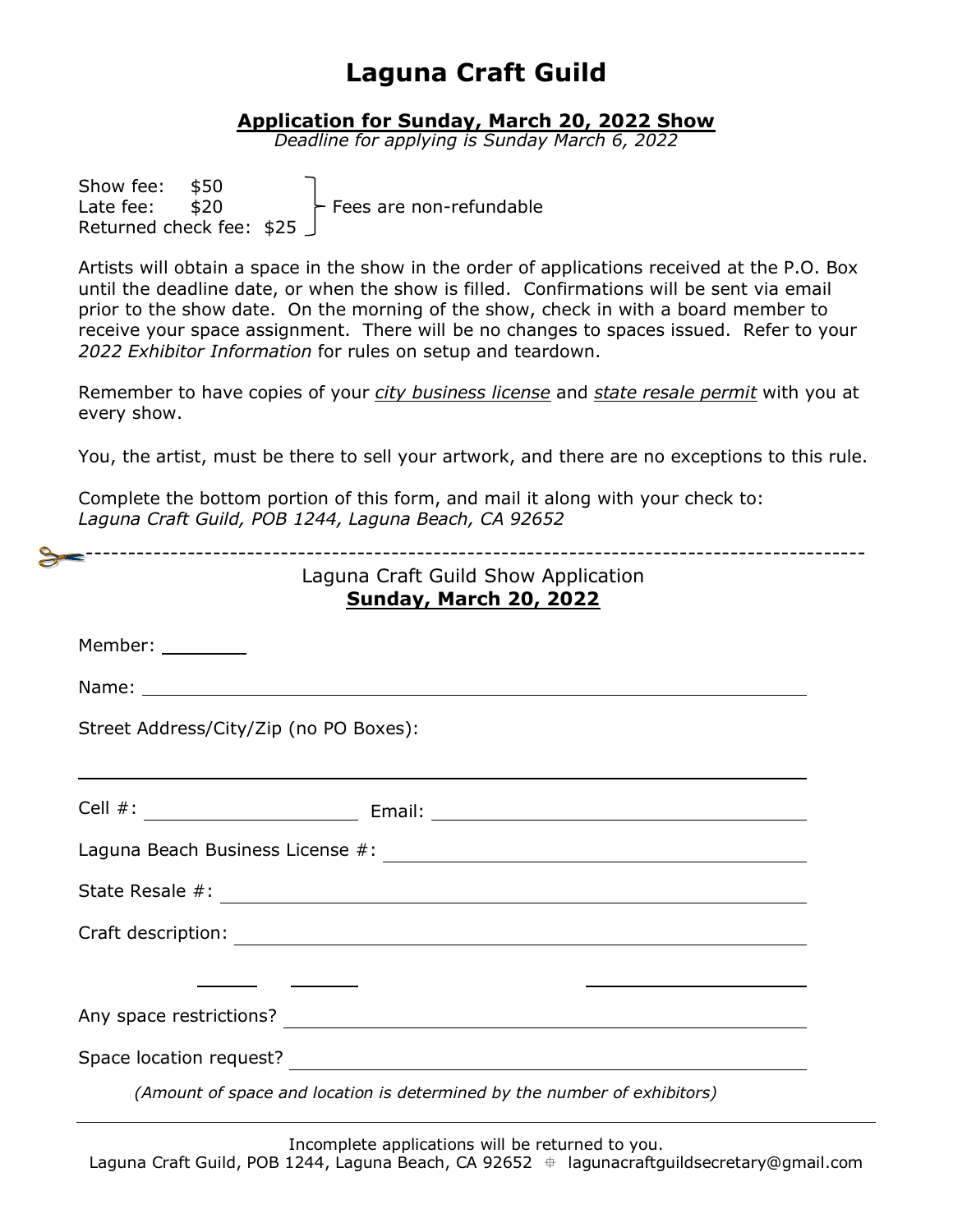#### **Application for Sunday, April 10, 2022 Show** *Deadline*

*for applying is Sunday, March 27, 2022*

| Show fee: \$50  |                           |                         |
|-----------------|---------------------------|-------------------------|
| Late fee: $$20$ |                           | Fees are non-refundable |
|                 | Returned check fee: $$25$ |                         |

Artists will obtain a space in the show in the order of applications received at the P.O. Box until the deadline date, or when the show is filled. Confirmations will be sent via email prior to the show date. On the morning of the show, check in with a board member to receive your space assignment. There will be no changes to spaces issued. Refer to your *2022 Exhibitor Information* for rules on setup and teardown.

Remember to have copies of your *city business license* and *state resale permit* with you at every show.

You, the artist, must be there to sell your artwork, and there are no exceptions to this rule.

Complete the bottom portion of this form, and mail it along with your check to: *Laguna Craft Guild, POB 1244, Laguna Beach, CA 92652*

|                                        | ----------------------------------<br>Laguna Craft Guild Show Application<br><b>Sunday, April 10, 2022</b> |
|----------------------------------------|------------------------------------------------------------------------------------------------------------|
| Member: _________                      |                                                                                                            |
|                                        |                                                                                                            |
| Street Address/City/Zip (no PO Boxes): |                                                                                                            |
|                                        |                                                                                                            |
|                                        |                                                                                                            |
|                                        |                                                                                                            |
|                                        |                                                                                                            |
|                                        |                                                                                                            |
|                                        |                                                                                                            |
|                                        |                                                                                                            |
|                                        | (Amount of space and location is determined by the number of exhibitors)                                   |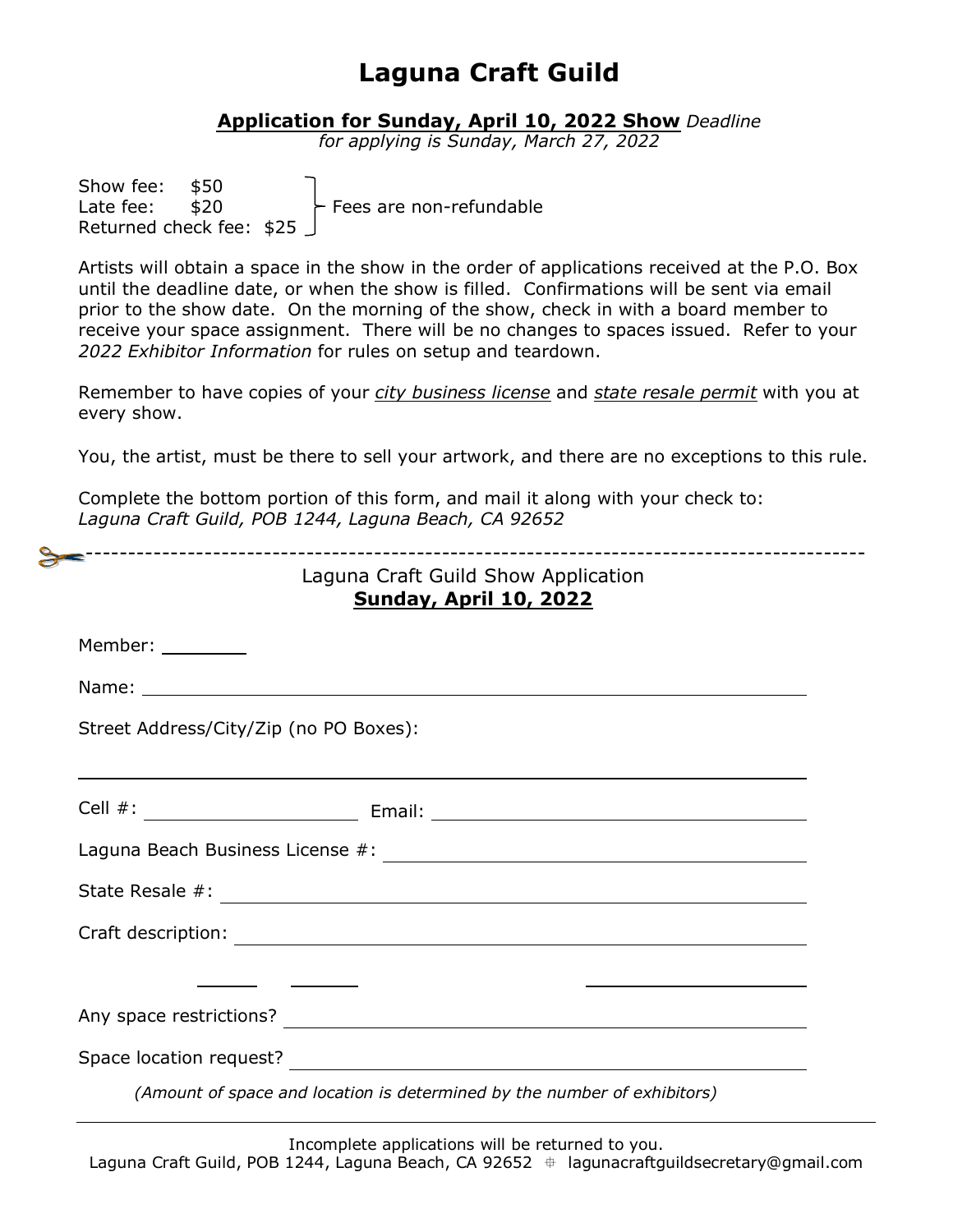#### **Application for Sunday, April 24, 2022 Show**

*Deadline for applying is Sunday, April 10, 2022*

| Show fee: \$50  |                           |                         |
|-----------------|---------------------------|-------------------------|
| Late fee: $$20$ |                           | Fees are non-refundable |
|                 | Returned check fee: $$25$ |                         |

Artists will obtain a space in the show in the order of applications received at the P.O. Box until the deadline date, or when the show is filled. Confirmations will be sent via email prior to the show date. On the morning of the show, check in with a board member to receive your space assignment. There will be no changes to spaces issued. Refer to your *2022 Exhibitor Information* for rules on setup and teardown.

Remember to have copies of your *city business license* and *state resale permit* with you at every show.

You, the artist, must be there to sell your artwork, and there are no exceptions to this rule.

Complete the bottom portion of this form, and mail it along with your check to: *Laguna Craft Guild, POB 1244, Laguna Beach, CA 92652*

|                                        | --------------------------<br>Laguna Craft Guild Show Application<br><b>Sunday, April 24, 2022</b>             |
|----------------------------------------|----------------------------------------------------------------------------------------------------------------|
| Member: ________                       |                                                                                                                |
|                                        |                                                                                                                |
| Street Address/City/Zip (no PO Boxes): |                                                                                                                |
|                                        |                                                                                                                |
|                                        |                                                                                                                |
|                                        |                                                                                                                |
|                                        |                                                                                                                |
|                                        |                                                                                                                |
|                                        |                                                                                                                |
|                                        | Space location request? The Contract of Contract of Contract of Contract of Contract of Contract of Contract o |
|                                        | (Amount of space and location is determined by the number of exhibitors)                                       |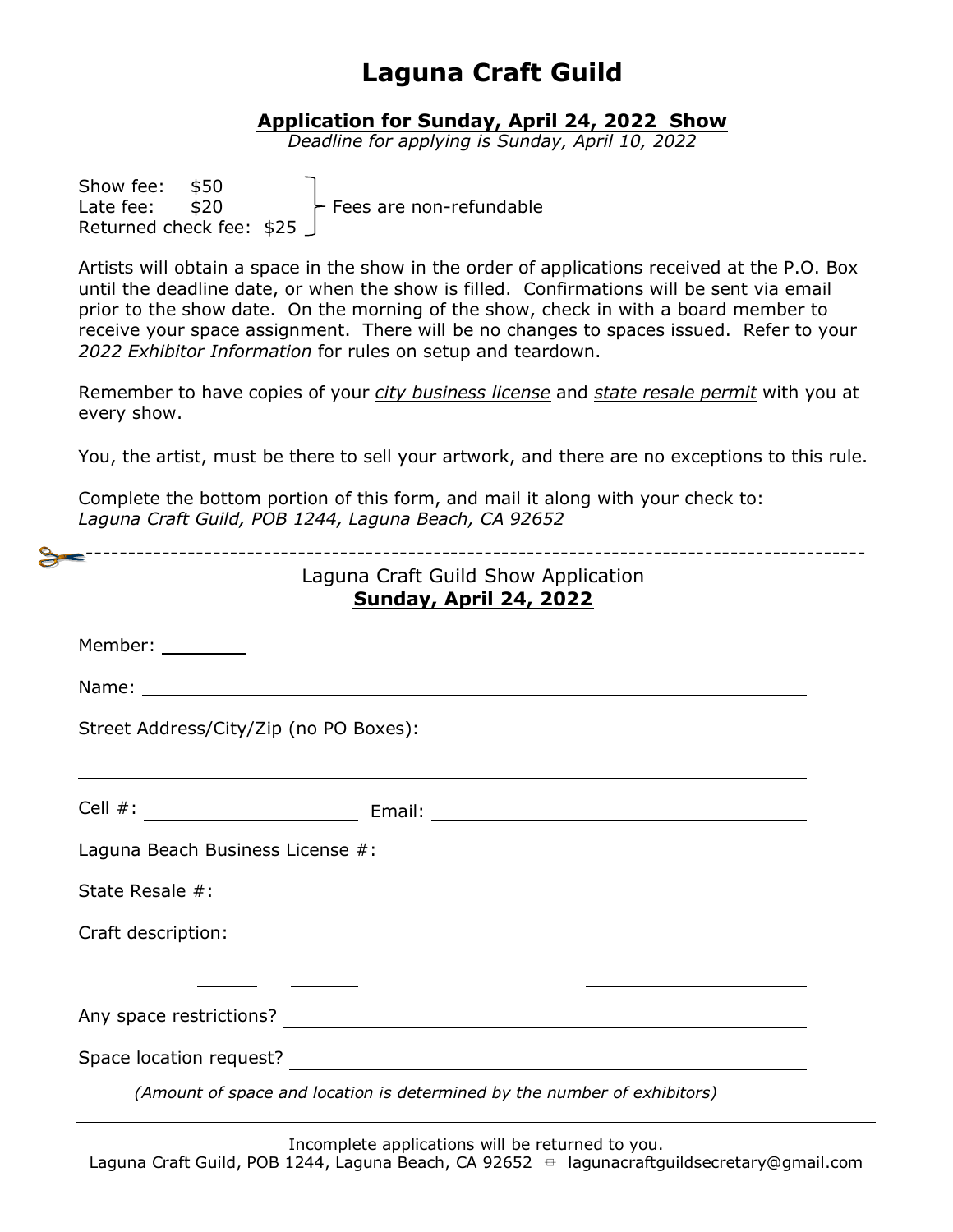#### **Application for Sunday, May 15, 2022 Show**

*Deadline for applying is Sunday, May 1,2022*

| Show fee: \$50            |  |                         |
|---------------------------|--|-------------------------|
| Late fee: $$20$           |  | Fees are non-refundable |
| Returned check fee: $$25$ |  |                         |

Artists will obtain a space in the show in the order of applications received at the P.O. Box until the deadline date, or when the show is filled. Confirmations will be sent via email prior to the show date. On the morning of the show, check in with a board member to receive your space assignment. There will be no changes to spaces issued. Refer to your *2022 Exhibitor Information* for rules on setup and teardown.

Remember to have copies of your *city business license* and *state resale permit* with you at every show.

You, the artist, must be there to sell your artwork, and there are no exceptions to this rule.

Complete the bottom portion of this form, and mail it along with your check to: *Laguna Craft Guild, POB 1244, Laguna Beach, CA 92652*

|                                        | Laguna Craft Guild Show Application<br><b>Sunday, May 15, 2022</b>       |
|----------------------------------------|--------------------------------------------------------------------------|
| Member: _________                      |                                                                          |
|                                        |                                                                          |
| Street Address/City/Zip (no PO Boxes): |                                                                          |
|                                        |                                                                          |
|                                        |                                                                          |
|                                        |                                                                          |
|                                        |                                                                          |
|                                        |                                                                          |
|                                        |                                                                          |
|                                        | Space location request?                                                  |
|                                        | (Amount of space and location is determined by the number of exhibitors) |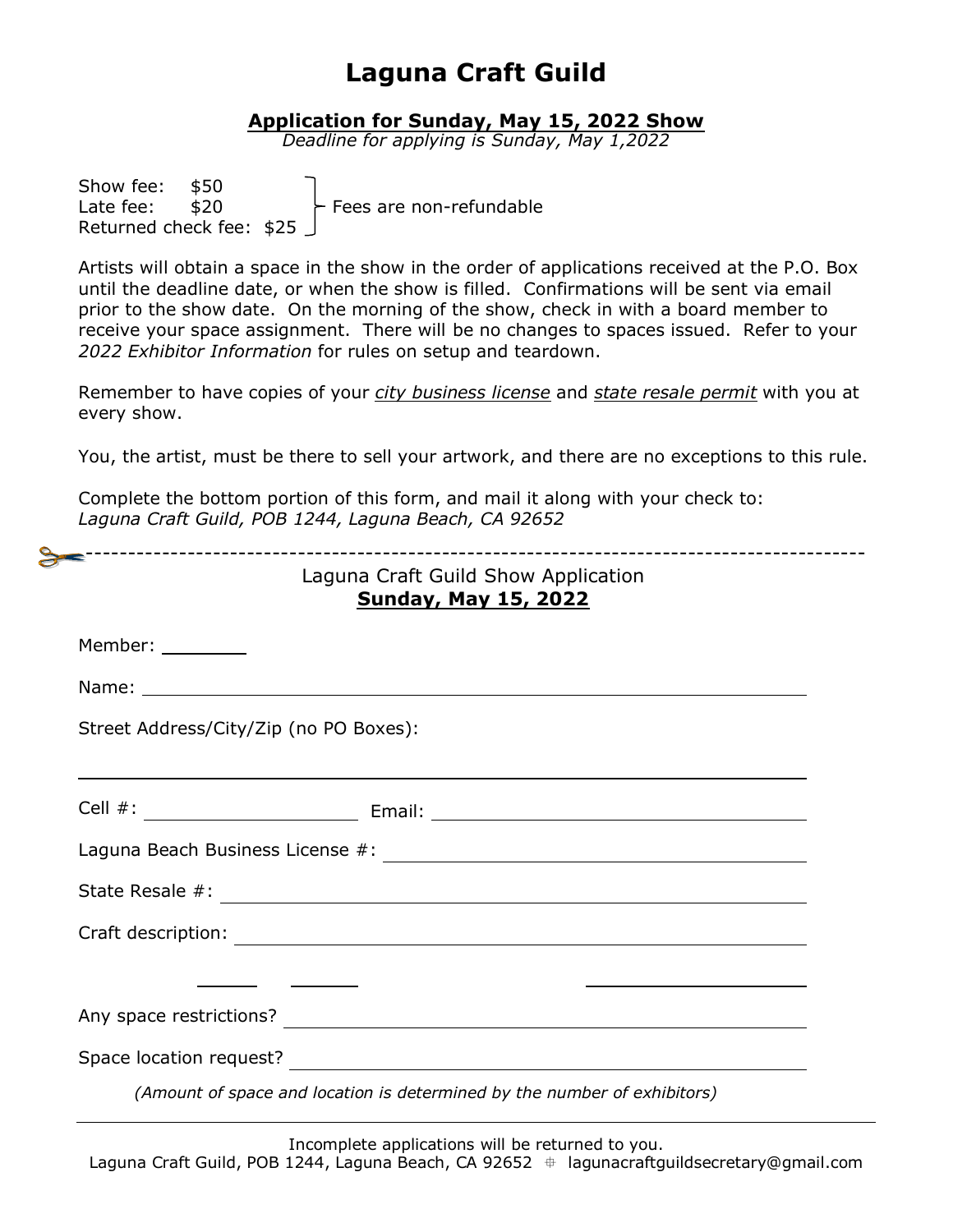#### **Application for Sunday, May 29, 2022 Show**

*Deadline for applying is Sunday, May 15, 2022*

| Show fee: \$50            |  |                         |
|---------------------------|--|-------------------------|
| Late fee: $$20$           |  | Fees are non-refundable |
| Returned check fee: $$25$ |  |                         |

Artists will obtain a space in the show in the order of applications received at the P.O. Box until the deadline date, or when the show is filled. Confirmations will be sent via email prior to the show date. On the morning of the show, check in with a board member to receive your space assignment. There will be no changes to spaces issued. Refer to your *2022 Exhibitor Information* for rules on setup and teardown.

Remember to have copies of your *city business license* and *state resale permit* with you at every show.

You, the artist, must be there to sell your artwork, and there are no exceptions to this rule.

Complete the bottom portion of this form, and mail it along with your check to: *Laguna Craft Guild, POB 1244, Laguna Beach, CA 92652*

|                                        | Laguna Craft Guild Show Application<br><b>Sunday, May 29, 2022</b>       |
|----------------------------------------|--------------------------------------------------------------------------|
| Member: ________                       |                                                                          |
|                                        |                                                                          |
| Street Address/City/Zip (no PO Boxes): |                                                                          |
|                                        |                                                                          |
|                                        |                                                                          |
|                                        |                                                                          |
|                                        |                                                                          |
|                                        |                                                                          |
|                                        |                                                                          |
|                                        |                                                                          |
|                                        | (Amount of space and location is determined by the number of exhibitors) |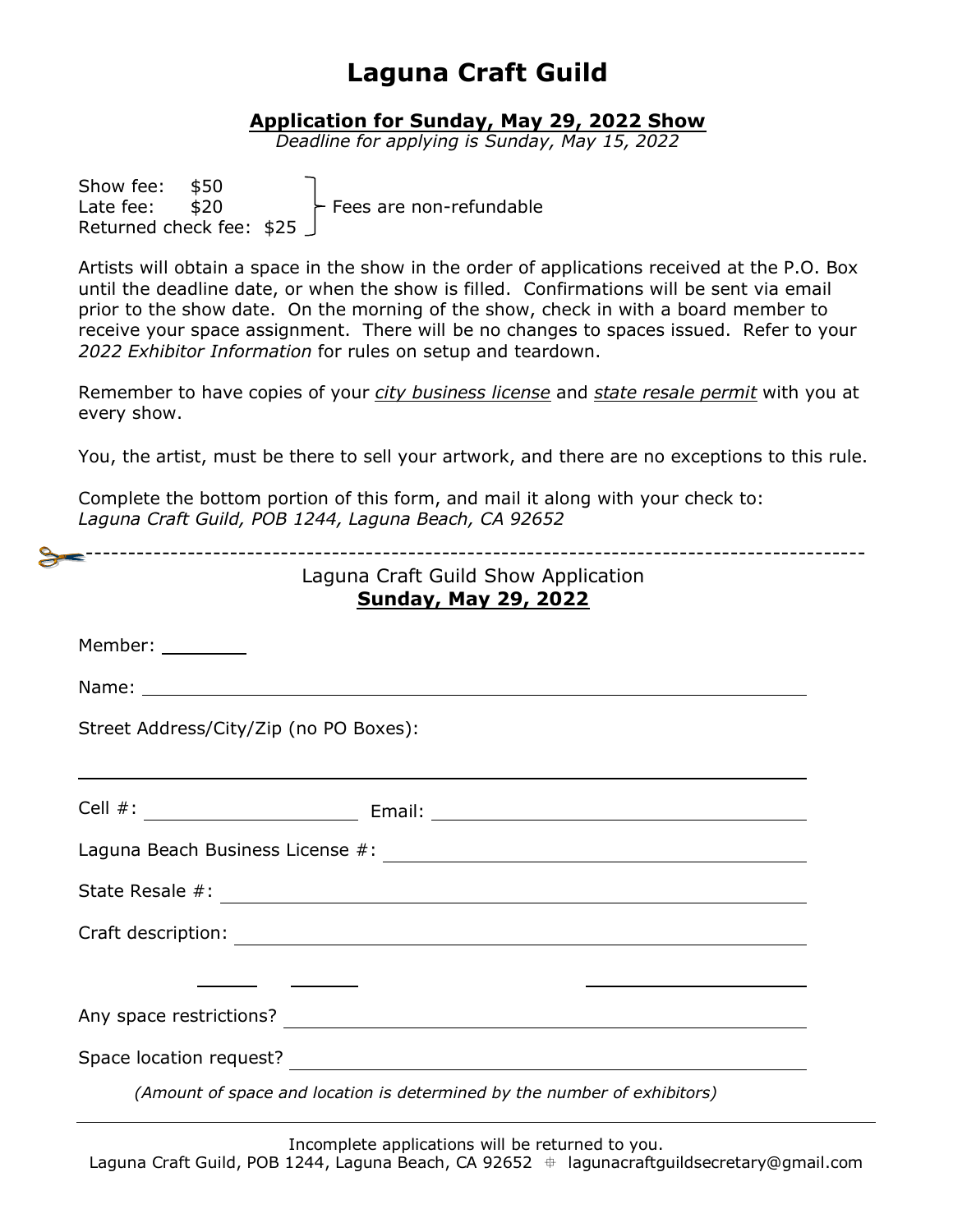#### **Application for Sunday, June 12, 2022 Show**

*Deadline for applying is May 29, 2022*

| \$50<br>Show fee:<br>- Fees are non-refundable<br>\$20<br>Late fee:<br>Returned check fee: \$25                                                                                                                                                                                                                                                                                                                                             |
|---------------------------------------------------------------------------------------------------------------------------------------------------------------------------------------------------------------------------------------------------------------------------------------------------------------------------------------------------------------------------------------------------------------------------------------------|
| Artists will obtain a space in the show in the order of applications received at the P.O. Box<br>until the deadline date, or when the show is filled. Confirmations will be sent via email<br>prior to the show date. On the morning of the show, check in with a board member to<br>receive your space assignment. There will be no changes to spaces issued. Refer to your<br>2022 Exhibitor Information for rules on setup and teardown. |
| Remember to have copies of your <i>city business license</i> and <i>state resale permit</i> with you at<br>every show.                                                                                                                                                                                                                                                                                                                      |
| You, the artist, must be there to sell your artwork, and there are no exceptions to this rule.                                                                                                                                                                                                                                                                                                                                              |
| Complete the bottom portion of this form, and mail it along with your check to:<br>Laguna Craft Guild, POB 1244, Laguna Beach, CA 92652                                                                                                                                                                                                                                                                                                     |
| Laguna Craft Guild Show Application                                                                                                                                                                                                                                                                                                                                                                                                         |
| <b>Sunday, June 12, 2022</b>                                                                                                                                                                                                                                                                                                                                                                                                                |
| Member: when the set of the set of the set of the set of the set of the set of the set of the set o                                                                                                                                                                                                                                                                                                                                         |
| Name: when the contract of the contract of the contract of the contract of the contract of the contract of the                                                                                                                                                                                                                                                                                                                              |
| Street Address/City/Zip (no PO Boxes):                                                                                                                                                                                                                                                                                                                                                                                                      |
|                                                                                                                                                                                                                                                                                                                                                                                                                                             |
| Laguna Beach Business License #:                                                                                                                                                                                                                                                                                                                                                                                                            |
|                                                                                                                                                                                                                                                                                                                                                                                                                                             |
|                                                                                                                                                                                                                                                                                                                                                                                                                                             |
|                                                                                                                                                                                                                                                                                                                                                                                                                                             |
|                                                                                                                                                                                                                                                                                                                                                                                                                                             |
| Space location request?<br><u> Space location</u> request?                                                                                                                                                                                                                                                                                                                                                                                  |
| (Amount of space and location is determined by the number of exhibitors)                                                                                                                                                                                                                                                                                                                                                                    |
|                                                                                                                                                                                                                                                                                                                                                                                                                                             |

Incomplete applications will be returned to you. Laguna Craft Guild, POB 1244, Laguna Beach, CA 92652  $\#$  lagunacraftguildsecretary@gmail.com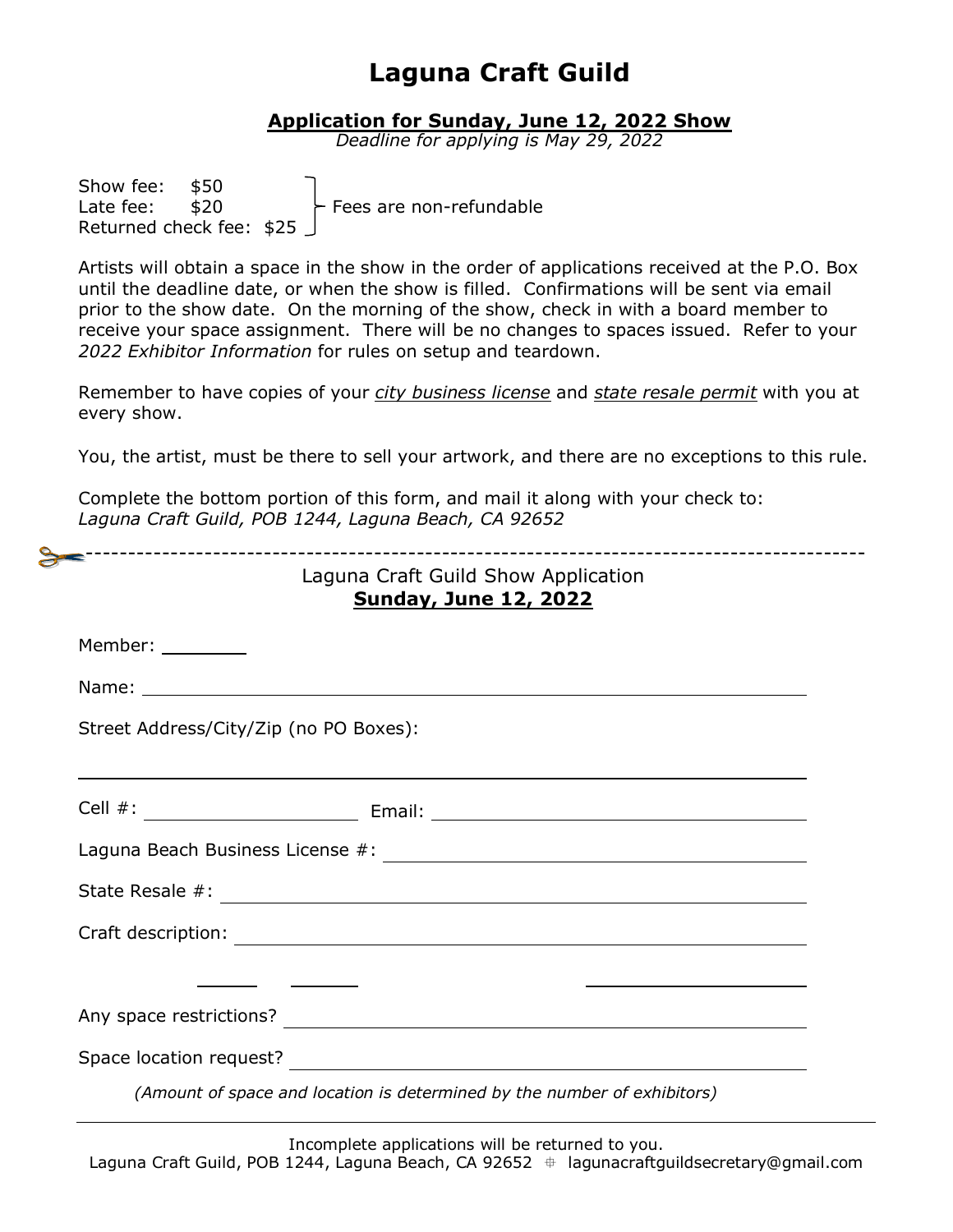#### **Application for Sunday, Sept 25, 2022 Show** *Deadline*

*for applying is Sunday, Sept 11, 2022*

| Show fee: \$50  |                           |                         |  |
|-----------------|---------------------------|-------------------------|--|
| Late fee: $$20$ |                           | Fees are non-refundable |  |
|                 | Returned check fee: $$25$ |                         |  |

Artists will obtain a space in the show in the order of applications received at the P.O. Box until the deadline date, or when the show is filled. Confirmations will be sent via email prior to the show date. On the morning of the show, check in with a board member to receive your space assignment. There will be no changes to spaces issued. Refer to your *2022 Exhibitor Information* for rules on setup and teardown.

Remember to have copies of your *city business license* and *state resale permit* with you at every show.

You, the artist, must be there to sell your artwork, and there are no exceptions to this rule.

Complete the bottom portion of this form, and mail it along with your check to: *Laguna Craft Guild, POB 1244, Laguna Beach, CA 92652*

|                                        | Laguna Craft Guild Show Application<br><b>Sunday, Sept. 25, 2022</b>     |
|----------------------------------------|--------------------------------------------------------------------------|
| Member: _________                      |                                                                          |
|                                        |                                                                          |
| Street Address/City/Zip (no PO Boxes): |                                                                          |
|                                        |                                                                          |
|                                        |                                                                          |
|                                        |                                                                          |
|                                        |                                                                          |
|                                        |                                                                          |
|                                        |                                                                          |
|                                        | Space location request?                                                  |
|                                        | (Amount of space and location is determined by the number of exhibitors) |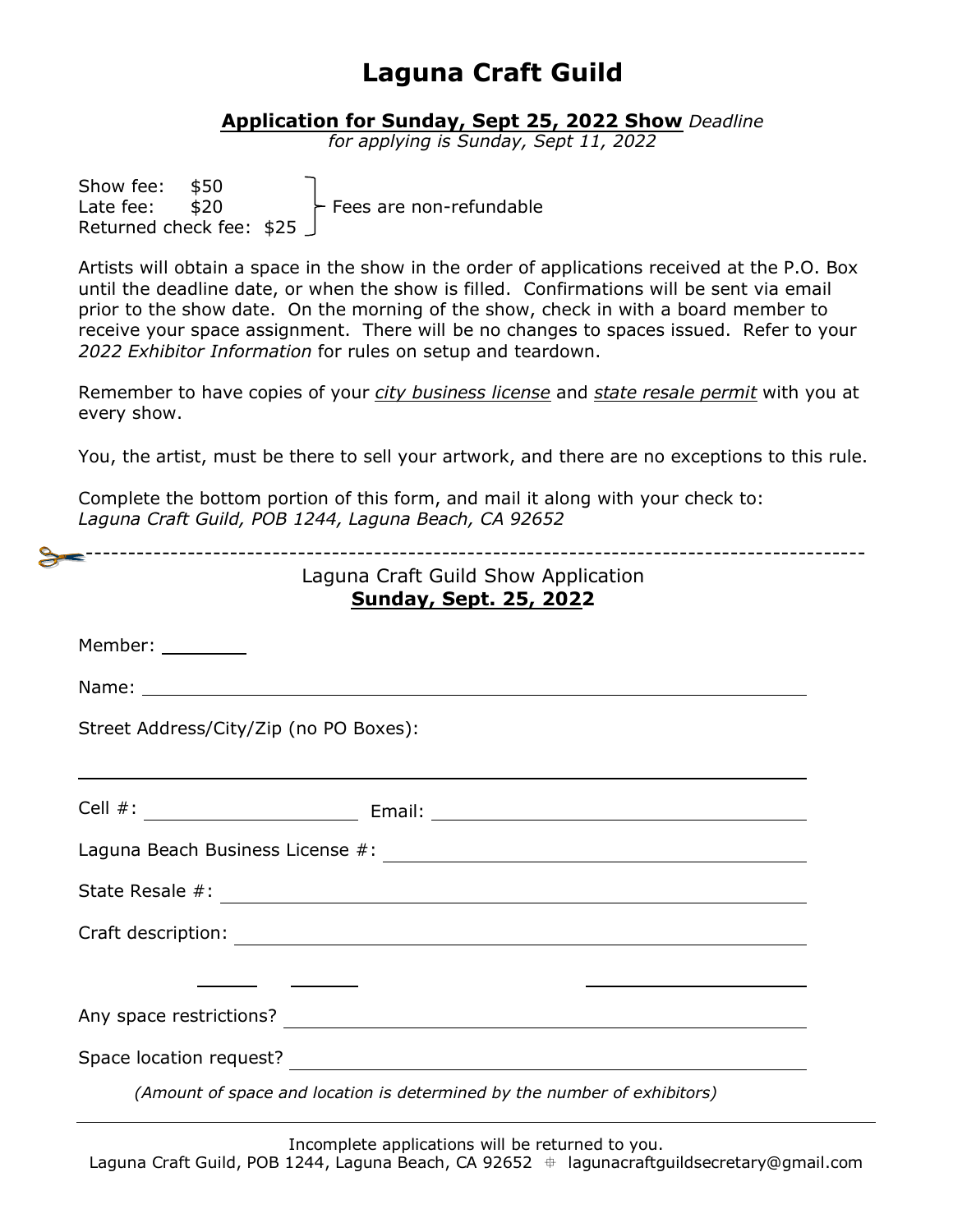#### **Application for Sunday, October 9, 2022 Show**

*Deadline for applying is Sunday, Sept 25, 2022*

| Show fee: \$50            |  |                         |
|---------------------------|--|-------------------------|
| Late fee: $$20$           |  | Fees are non-refundable |
| Returned check fee: $$25$ |  |                         |

Artists will obtain a space in the show in the order of applications received at the P.O. Box until the deadline date, or when the show is filled. Confirmations will be sent via email prior to the show date. On the morning of the show, check in with a board member to receive your space assignment. There will be no changes to spaces issued. Refer to your *2022 Exhibitor Information* for rules on setup and teardown.

Remember to have copies of your *city business license* and *state resale permit* with you at every show.

You, the artist, must be there to sell your artwork, and there are no exceptions to this rule.

Complete the bottom portion of this form, and mail it along with your check to: *Laguna Craft Guild, POB 1244, Laguna Beach, CA 92652*

|                                        | Laguna Craft Guild Show Application<br>Sunday, October 9, 2022           |
|----------------------------------------|--------------------------------------------------------------------------|
| Member: ________                       |                                                                          |
|                                        |                                                                          |
| Street Address/City/Zip (no PO Boxes): |                                                                          |
|                                        |                                                                          |
|                                        |                                                                          |
|                                        |                                                                          |
|                                        |                                                                          |
|                                        |                                                                          |
|                                        |                                                                          |
|                                        | (Amount of space and location is determined by the number of exhibitors) |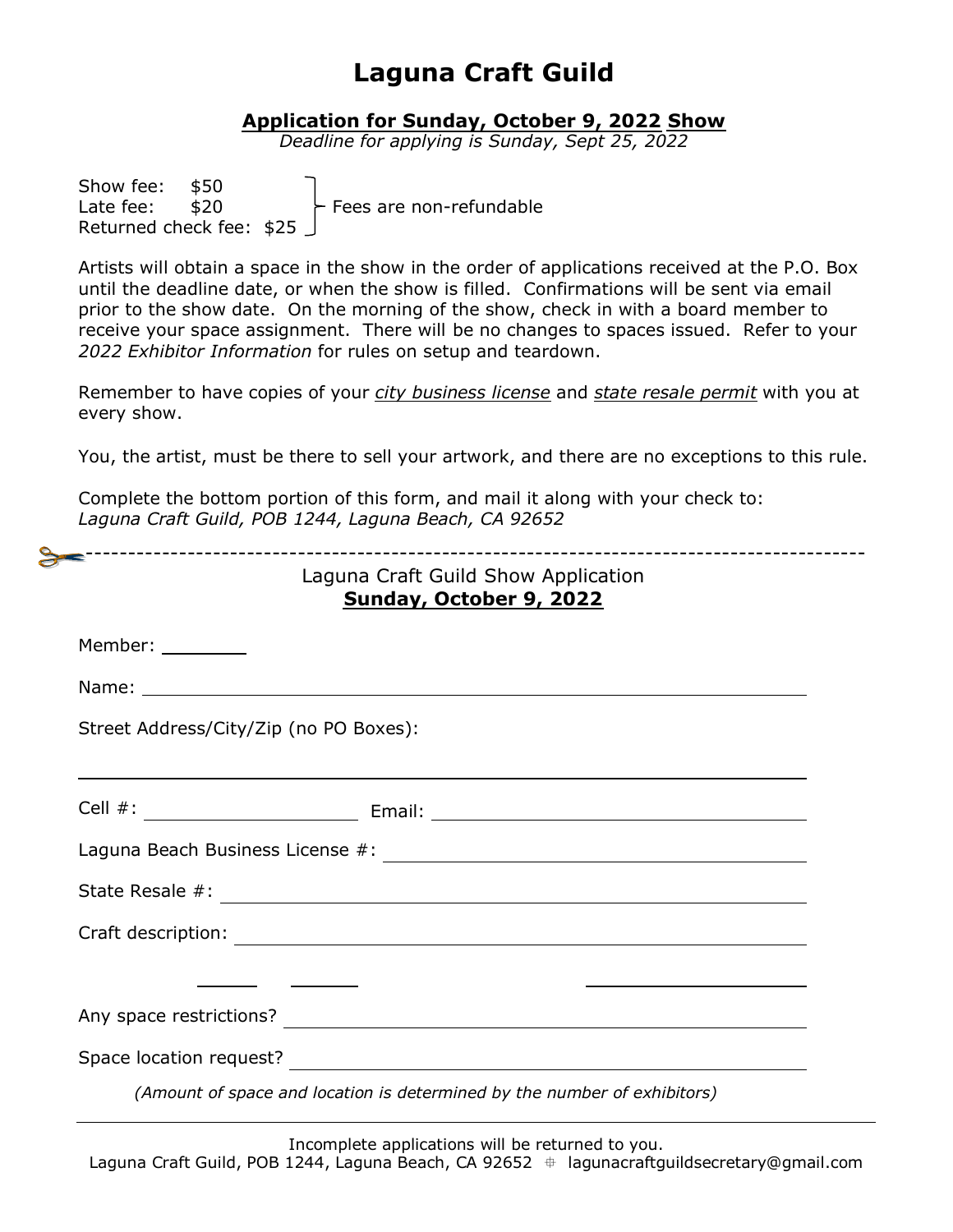### **Application for Sunday, Oct.23, 2022 Show**

*Deadline for applying is Thursday, October 9, 2022*

Show fee: \$50 Late fee:  $$20$  Fees are non-refundable Returned check fee: \$25

Artists will obtain a space in the show in the order of applications received at the P.O. Box until the deadline date, or when the show is filled. Confirmations will be sent via email prior to the show date. On the morning of the show, check in with a board member to receive your space assignment. There will be no changes to spaces issued. Refer to your *2022 Exhibitor Information* for rules on setup and teardown.

Remember to have copies of your *city business license* and *state resale permit* with you at every show.

You, the artist, must be there to sell your artwork, and there are no exceptions to this rule.

Complete the bottom portion of this form, and mail it along with your check to: *Laguna Craft Guild, POB 1244, Laguna Beach, CA 92652*

|                                        | -------------------------------------<br>Laguna Craft Guild Show Application<br><b>Sunday, Oct 23, 2022</b> |
|----------------------------------------|-------------------------------------------------------------------------------------------------------------|
| Member: _________                      |                                                                                                             |
|                                        |                                                                                                             |
| Street Address/City/Zip (no PO Boxes): |                                                                                                             |
|                                        |                                                                                                             |
|                                        |                                                                                                             |
|                                        |                                                                                                             |
|                                        |                                                                                                             |
|                                        |                                                                                                             |
|                                        |                                                                                                             |
|                                        |                                                                                                             |
|                                        | (Amount of space and location is determined by the number of exhibitors)                                    |